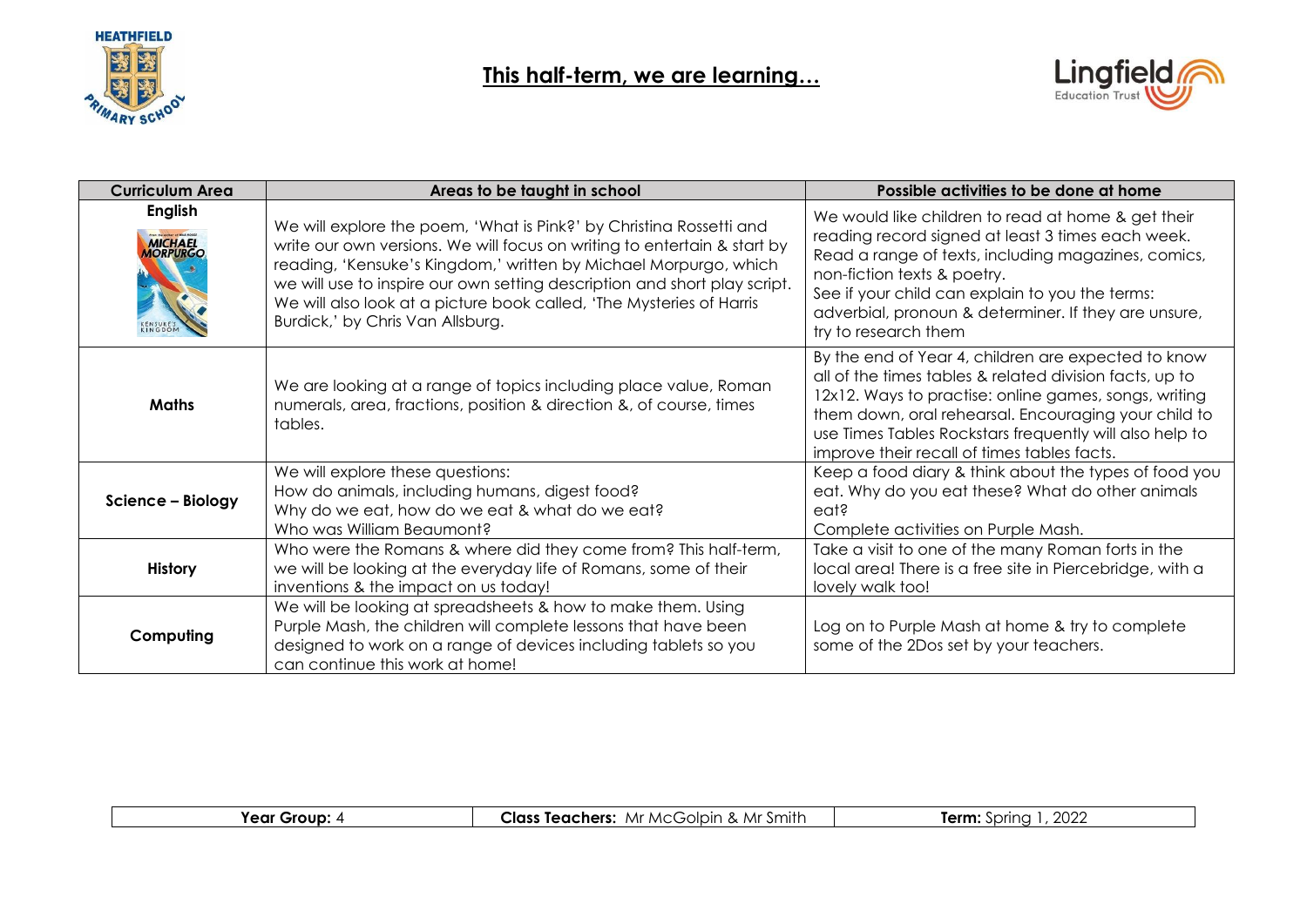



| <b>RE</b>    | What do we know about the Bible & why is it important to<br>Christians? We will be answering that question this half-term, looking<br>further in depth at the beliefs & values of Christians around the<br>world.                  | Ask your child to talk about what they have learnt.                                                                                                                                                   |
|--------------|------------------------------------------------------------------------------------------------------------------------------------------------------------------------------------------------------------------------------------|-------------------------------------------------------------------------------------------------------------------------------------------------------------------------------------------------------|
| <b>PE</b>    | Through a dance unit, we will explore movement through<br>improvisation, unison & matching. We will learn how to sustain our<br>movements & to add drama & emotion to dance routines.                                              | Put some music on & create a dance.<br>How can you dance to show people different<br>emotions such as happy, sad, excited or angry?                                                                   |
| <b>Music</b> | We will be looking at what exactly a beat is & whether it can<br>change. We will identify the beat & listen for specific instruments in<br>different pieces. We will also begin to improvise our own pieces of<br>music.           | Listen to a range of music, pick out & clap to beats,<br>listen & make lists of instruments you can hear &<br>decide what genre the music belongs to. Could you<br>make your own ending to the piece? |
| Art          | We will focus on sculpture and look at the work of Cathy Miles &<br>Diana Beltran Herrera. We will explore elements of some pieces,<br>discussing the style & techniques, & use them as the inspiration for<br>our own sculptures. | Enrich your art vocabulary by visiting one of the local<br>art galleries, or even do an online visit. Talk about your<br>likes & dislikes. Why do you feel like that about the<br>piece?              |
| French       | Do you have a pet? This half-term, we will be looking at how to name<br>common animals in French, how to ask about them & how to<br>describe them when answering questions!                                                        | Continue to show off at home with your knowledge of<br>French so far! BBC Bitesize have some good French KS2<br>clips & games to help you practise.                                                   |
| <b>PSHE</b>  | We will be discussing areas linked to the topic, 'It's My Body.' This will<br>include how to keep clean & have good oral hygiene & to<br>understand how bacteria & viruses are spread & the importance of<br>handwashing.          | Talk to your child about personal hygiene &, in<br>particular, remind them about how important oral<br>hygiene is. You could design a plan for the week<br>linked to this.                            |

|  | ' Group.<br>Year | -Smith<br>& Mr<br>olpin<br>Mr MCGJ<br>Teachers:<br>∴las∘ | 2022<br>Term<br>sprina |
|--|------------------|----------------------------------------------------------|------------------------|
|--|------------------|----------------------------------------------------------|------------------------|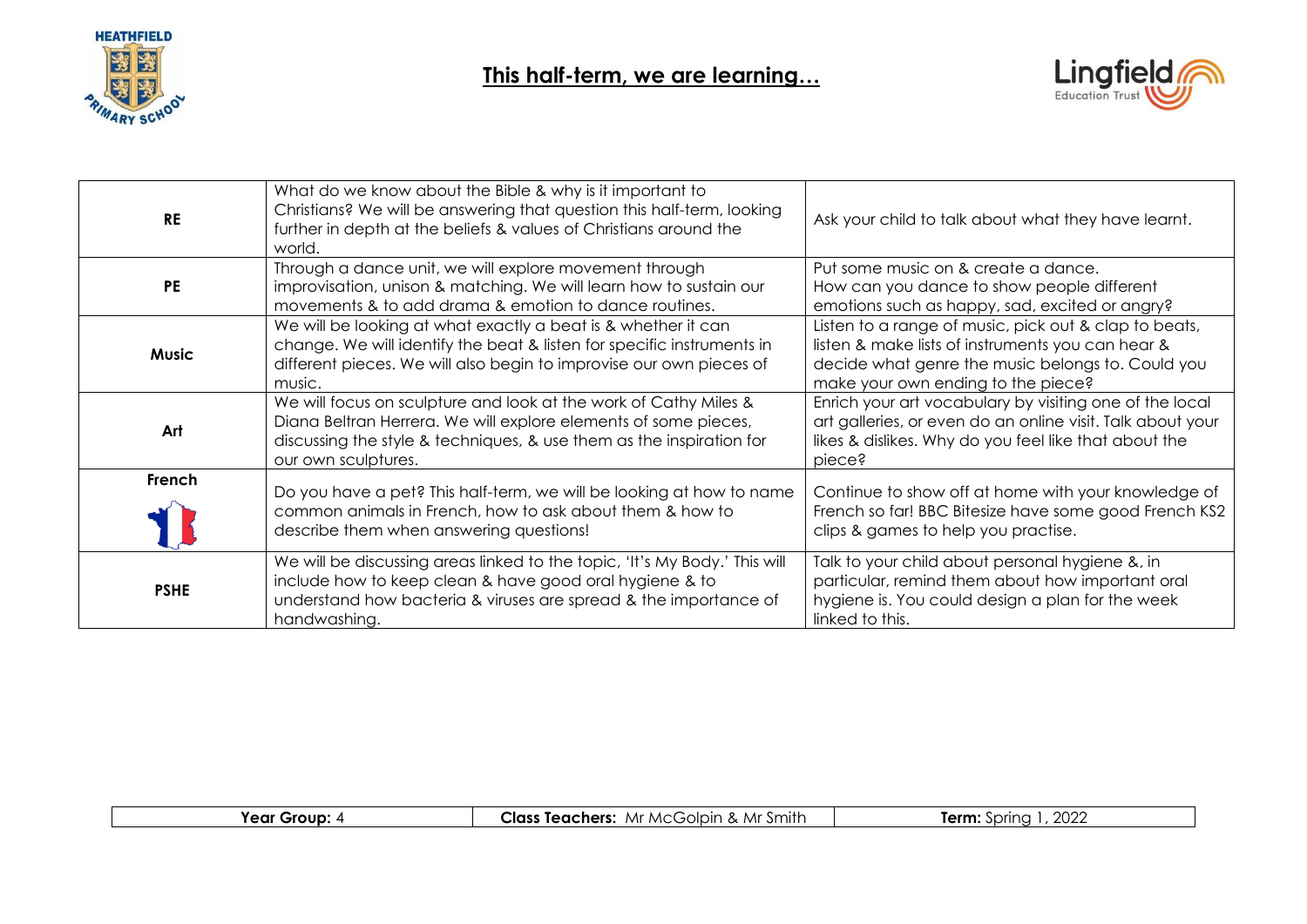

## **This half-term, we are learning…**



| <b>Curriculum Area</b>       | Areas to be taught in school                                                                                                                                                                                                                                                                                                          | Possible activities to be done at home                                                                                                                                                                                                                                                                                                    |
|------------------------------|---------------------------------------------------------------------------------------------------------------------------------------------------------------------------------------------------------------------------------------------------------------------------------------------------------------------------------------|-------------------------------------------------------------------------------------------------------------------------------------------------------------------------------------------------------------------------------------------------------------------------------------------------------------------------------------------|
| <b>English</b><br>Charlottes | This half-term, we will be looking at how we can write effectively to<br>inform & persuade. We will read the books, Charlotte's Web by E B<br>White & The Wolves in the Walls by Neil Gaiman. We will also be<br>continuing to work on spelling rules & punctuation.                                                                  | Please remember to read with your child three times<br>each week & sign their reading record. Read a range<br>of texts, including magazines, comics, non-fiction texts<br>& poetry.                                                                                                                                                       |
| <b>Maths</b>                 | We will be using all table facts up to 12x12 in calculations involving<br>multiplication & division. We will also go on to add & subtract 4 digit<br>numbers, look at symmetry in 2D shapes & begin to use decimals in<br>multiplication.                                                                                             | By the end of Year 4, children are expected to know<br>all of the times tables & related division facts, up to<br>12x12. Ways to practise: online games, songs, writing<br>them down, oral rehearsal. Encouraging your child to<br>use Times Tables Rockstars frequently will also help to<br>improve their recall of times tables facts. |
| <b>Science</b>               | The world of science takes us to look at the topic 'Electricity' we will<br>be looking what some common conductors & insulators & associate<br>metals with being good conductors, & even construct a simple series<br>electrical circuit, identifying & naming its basic parts, including cells,<br>wires, bulbs, switches & buzzers. | Make a list of all the items in your home that use<br>electicity. Have a go & play some electriying games<br>on Purple Mash or BBC Bitesize!                                                                                                                                                                                              |
| Geography                    | The children will extend their knowledge & understanding beyond<br>the local area to include the United Kingdom, Europe, North & South<br>America. This will include the location & characteristics of a range of<br>the world's most significant human & physical features.                                                          | Have a look in the local area, what features are<br>manmade or physical? Where would you want to<br>settle? Draw a map (from a bird's eye point of view).<br>What features will you need for your settlement to<br>survive & thrive?                                                                                                      |
| Computing                    | The children will learn that technology can be used to organise,<br>reorganise, develop, explore ideas, & that working with information<br>in this way can aid understanding. It also gives children<br>opportunities to discuss their experiences of using computers & how<br>they are used in the wider world.                      | Log on to Purple Mash at home & try to complete<br>some of the 2Dos set by your teachers.                                                                                                                                                                                                                                                 |

| - --<br>∻rour<br>"AN.<br>-----<br>--- | & Mr<br>'l∩cc<br>eachers:<br>$\sum_{i=1}^{n}$<br>Mr '<br><sup>1</sup> MCGC<br>olbir<br>leac<br>. | nnnr<br>Term:<br>m<br>∠∪∠∠<br>. |
|---------------------------------------|--------------------------------------------------------------------------------------------------|---------------------------------|